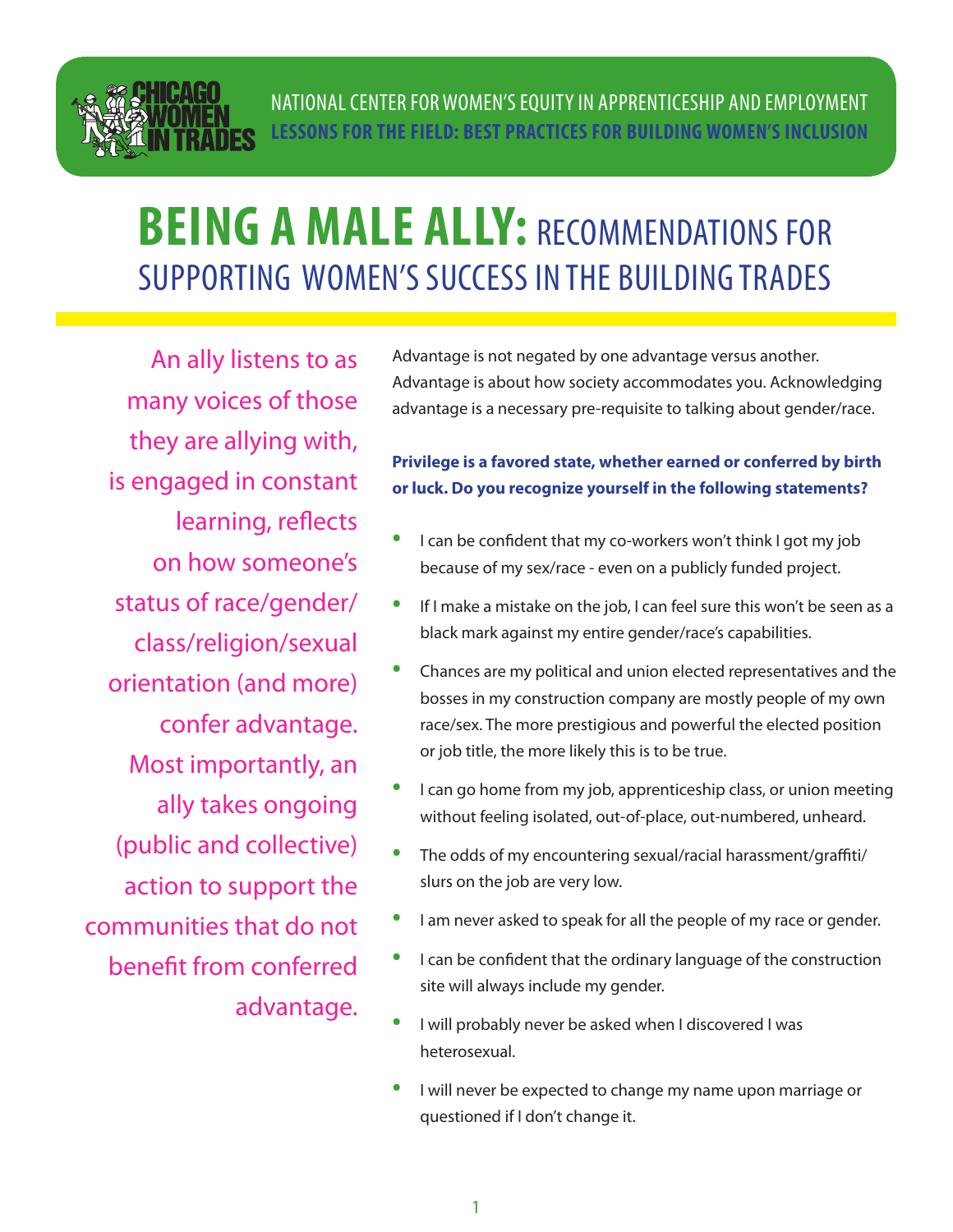- **•**  Reflect on any "advantages" you may have based on gender/race/sexual orientation.
- Make a list of as many of the advantages you have working in the construction industry that are related to your gender/race or other status.
- **•**  When did you first became aware of differences? What was your reaction? Were you the focus of attention or were others? How did that affect how you reacted to the situation?
- **•**  What are the "messages" that you learned about women or minorities when you were a growing up? Have your views changed considerably since then?
- **What is your level of comfort when you are** the only: male/white person/straight person/ young person/or of another religion.
- Every major religion in the world is led primarily by people of my own race/sex. Even God, in most major religions, is usually pictured as being white and male.
- **•** I can choose blemish cover or bandages in flesh color and have them more or less match my skin.
- I will never worry that I have to leave my religious group because of my sexual orientation.

#### **AS AN ALLY YOU CAN:**

- Offer to be a mentor, facilitate informal support groups and mentoring programs, and networking activities.
- Avoid isolating individuals from underrepresented groups: safety and support in numbers!
- **Emphasize:** 
	- $\triangleright$  ability is expandable
	- $\triangleright$  effort and process matter
	- $\blacktriangleright$  learning comes from mistakes
- Support policy and contract language that supports tradeswomen:
	- $\triangleright$  Paid Family and Medical Leave
	- $\triangleright$  Pregnancy Discrimination
	- $\triangleright$  Sexual Harassment Prevention Training

Check out this great article: **http://everydayfeminism. com/2013/11/things-allies-need-to-know/**

Understanding what **privilege** means requires understanding that you have the **privilege** of being unaware of **privilege**.